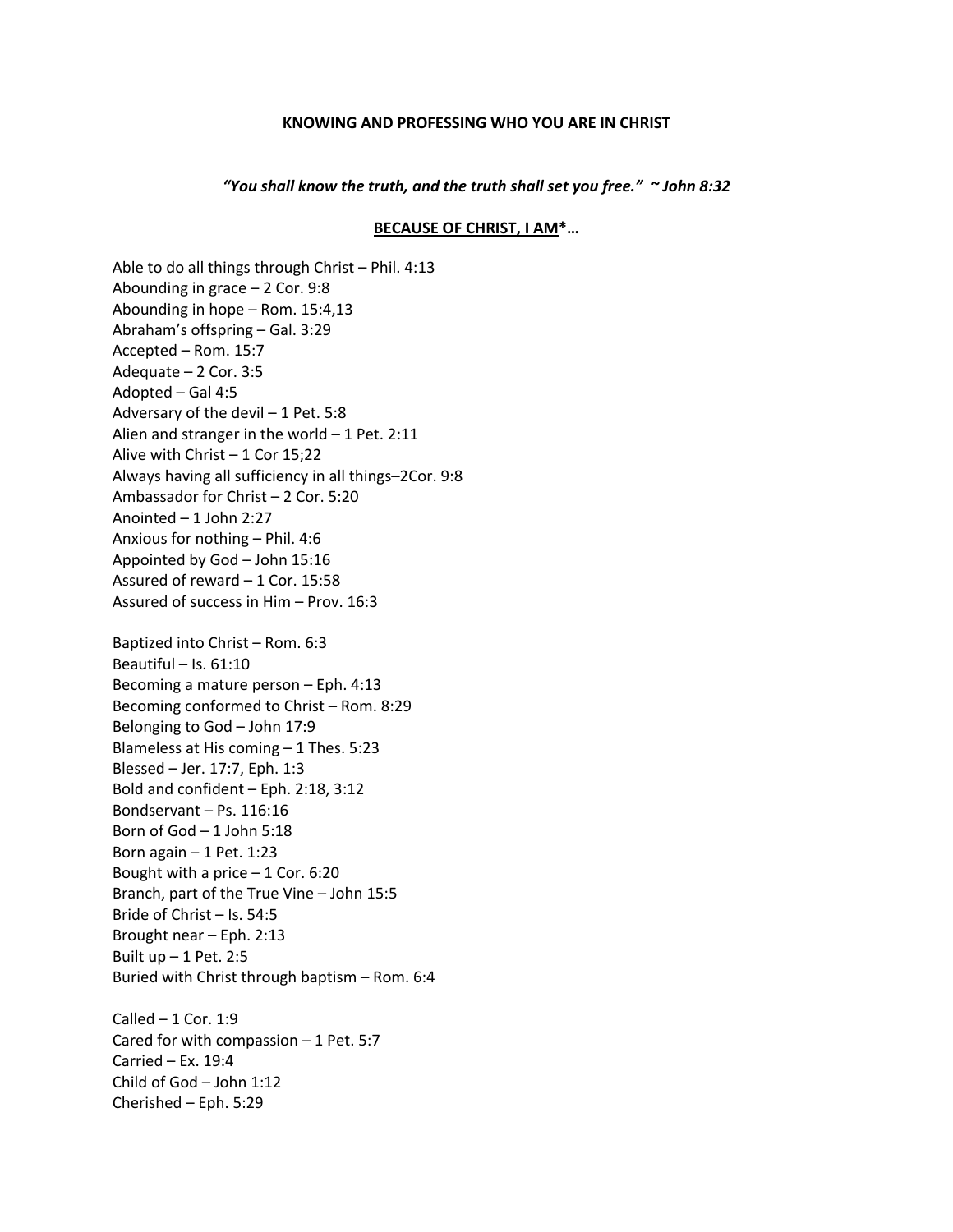Chosen – Col. 3:12 Christ is my hope – Col. 1:27 Christ is my life – Col. 3:4 Circumcised spiritually – Col. 2:11 Citizen of heaven – Phil. 3:20 Clay in the Potter's hand – Jer. 18:6 Clean – John 15:3 Cleansed – 1 John 1:7,9 Clothed with Christ – Gal. 3:27 Comforted  $-2$  Cor. 1:4,5 Complete in Christ – Col. 2:10 Confident – Pro. 3:26 Confident of answers to prayer – 1 John 5:14,15 Confident He'll finish me – Phil. 1:6 Confident He will never leave me – Heb. 13:5,6 Conformed to His image – Rom. 8:29 Conqueror, more than a – Rom. 8:37 Continually with God – Ps. 73:23 Controlled by the love of Christ – 2 Cor. 5:14 Created in Christ for good works – Eph. 2:10 Crucified with Him – Gal. 2:20

Dead to sin, alive to God – Rom. 6:6,11 Delighted in  $-$  Is. 42:1 Delivered – 2 Tim. 4:18 Desired – Ps. 45:11 Died and my life hidden in God – Col. 3:3 Disciple of Christ – Luke 9:23 Disciplined – Heb. 12:5-11 Drawing near with confidence – Heb. 4:16

Empowered to obey – Phil. 2:13 Encouraged  $-2$  Thes. 2:16,17 Enlightened – Eph. 1:18 Enriched in everything – 1 Cor. 1:5 Equipped  $-2$  Tim. 3:17 Eternal life – Rom. 6:23 Every good thing, having – Philemon 6 Eyes fixed on Jesus – Heb. 12:2

Favored – Ps. 5:12 Fearing God – Ps. 25:14 Fellow citizen with the saints – Eph. 2:19 Filled to the fullness of God – Col. 2:9,10 Filled with the fruit of righteousness – Phil. 1:11 Filled with the fruit of the Spirit – Gal. 5:22,23 Filled with joy – John 17:13 Filled with the knowledge of His will – Col. 1:9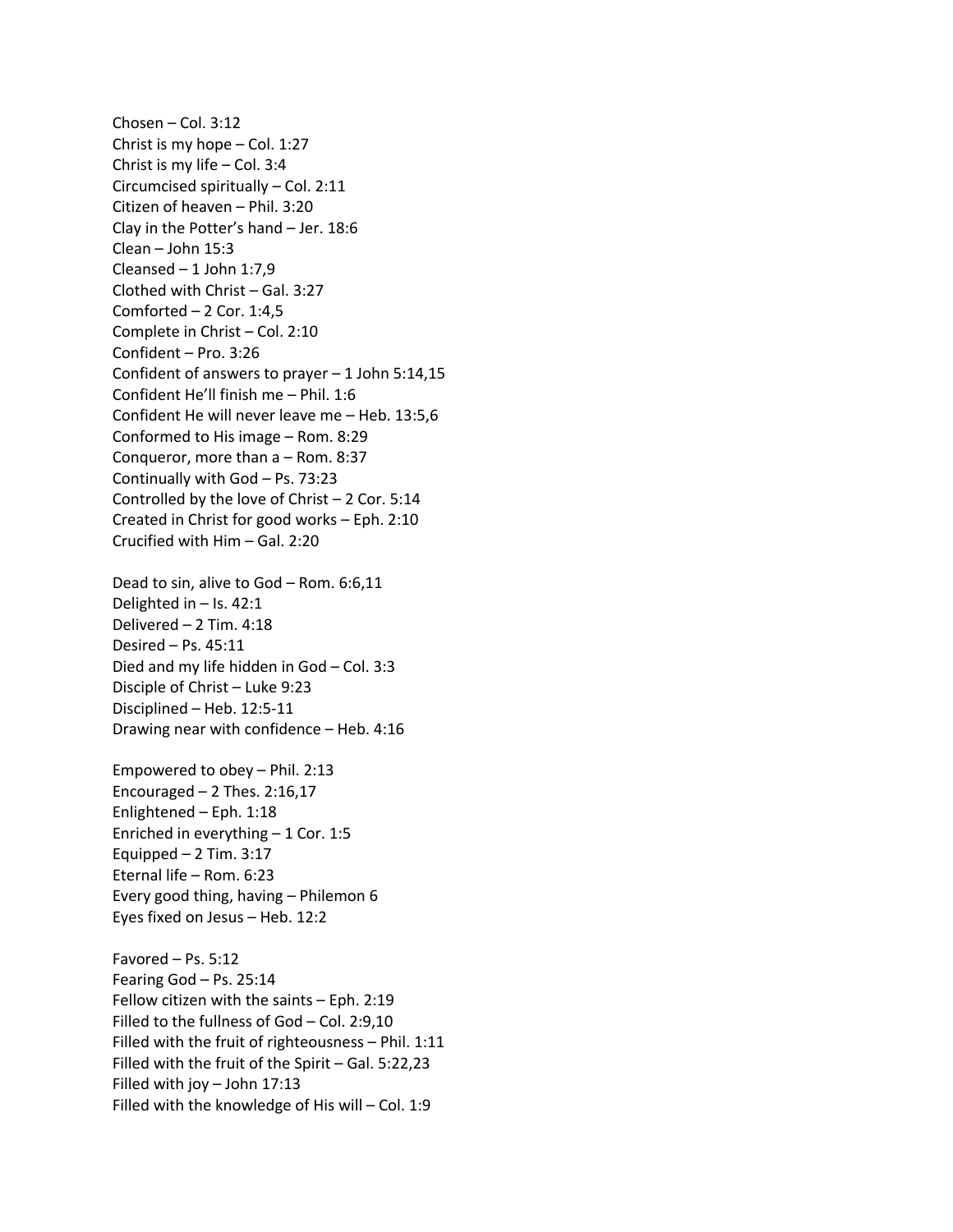Finished product in progress – Phil. 1:6 Forgiven of my sins – 1 John 1:9 Formed from the womb – Jer. 1:5 Fragrance of His knowledge – 2 Cor. 2:14,15 Free – Rom. 8:2 Freed from sin – Rom. 6:7,22 Friend of God – John 15:14,15 Fruit-bearer – John 15:5,16 Future assured – Rom. 8:18,28 Gifted – Rom. 12:6 Given all things – Rom. 8:32 Given His magnificent promises – 2 Pet. 1:3,4 Given the Holy Spirit as a pledge – 2 Cor. 1:22 God is for me – Rom. 8:31 God's gift to Christ – John 17:24 Granted grace in Christ Jesus – Rom. 5:17,20 Guarded by God – 2 Tim. 1:12 Guarded by God's peace – Phil. 4:7 Guided – Ps. 48:14 Handiwork of Christ – Eph. 2:10 Heir – Gal. 3:29, 4:7 Helped by Him – Is. 44:2 Hidden with Christ in God – Col. 3:3 His – Is. 43:1 Holy and dearly loved – Col. 3:12 Holy and blameless – Eph. 1:4 Holy – Heb. 10:10 Honored – 2 Tim. 2:21 Hope fixed – Rom. 15:4,13

Image and glory of God – 1 Cor. 11:7 In Christ Jesus – 1 Cor. 1:30 Indestructible – 1 Pet. 1:23 Indwelt by Christ Jesus – John 14:20 Indwelt by his Spirit – Rom. 8:11 Inscribed on His palms – Is. 49:16 Inseparable from His love – Rom. 8:35 Instrument of righteousness – Rom. 6:13

Joint heir with Christ – Rom. 8:17 Justified – 1 Cor. 6:11

Kept – 1 Pet. 1:5 Kingdom of priests – Rev. 1:6 Knowing all things work for good – Rom. 8:28 Knowing whom I believe – 2 Tim. 1:12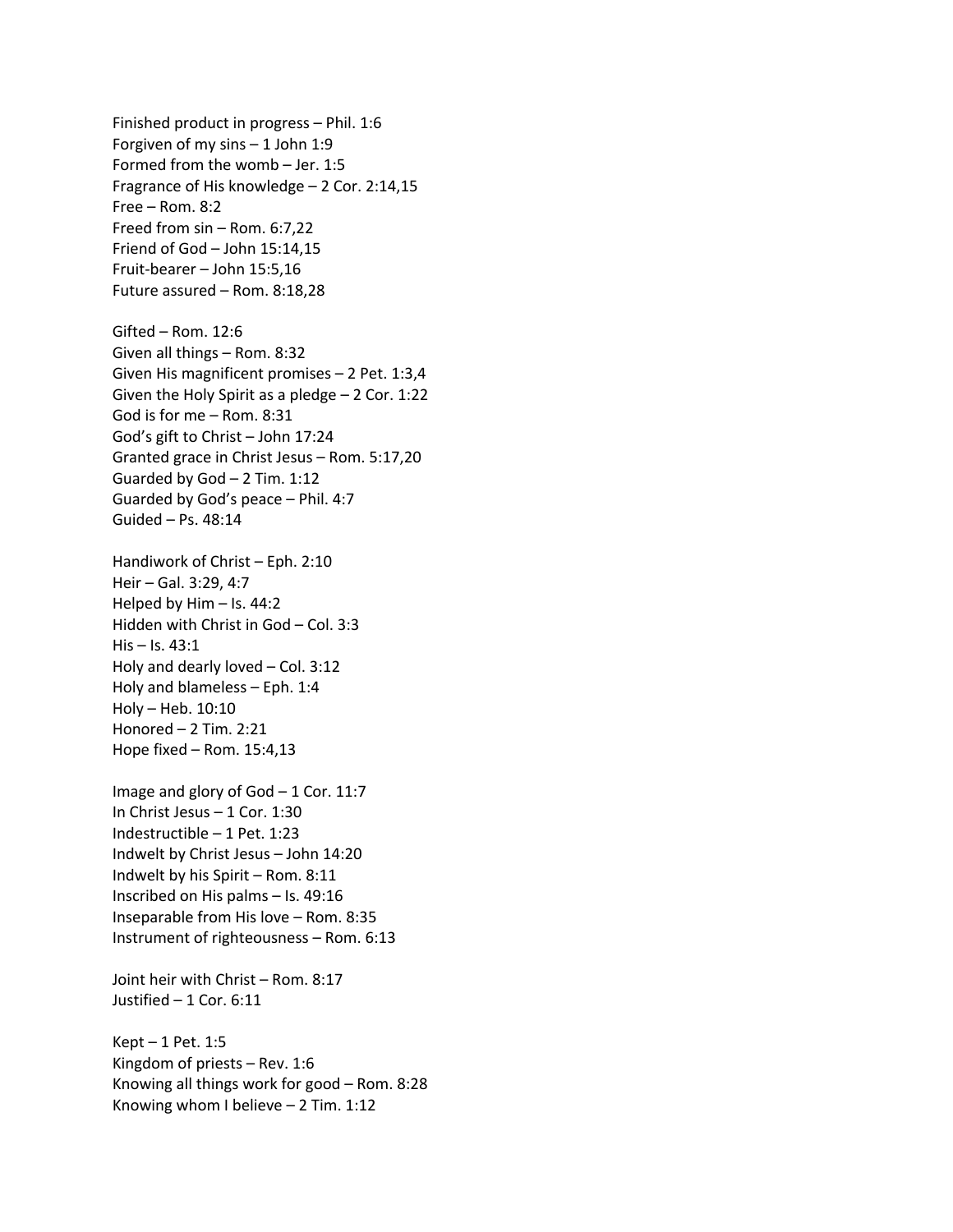Known – 2 Tim. 2:19

Lacking no wisdom – James 1:5 Lavished with riches of His grace – Eph. 1:7,8 Laying aside the old self – Eph. 4:22-24 Led in Christ's triumph – 2 Cor. 2:14 Life abundant – 1 John 4:9, John 10:10 Life and peace in the Spirit – Rom. 8:6 Light, having – John 8:12 Light of the world – Matt. 5:14 Like a watered garden – Is. 58:11 Living Christ's life – Gal. 2:20 Living for Him – 2 Cor. 5:15 Living stone – 1 Pet. 2:5 Lord's, the – Is. 44:5 Loved constantly, unconditionally – Is. 43:4 Lover – Ps. 18:1 Made alive with Christ – Eph. 2:5 Made by Him – Ps. 100:3 Mind of Christ, having the  $-1$  Cor. 2:16 Member of His body – 1 Cor. 12:27 Minister of reconciliation – 2 Cor. 5:18,19 More than a conqueror – Rom. 8:37 Named – Is. 43:1 Near to God – Eph. 2:13 Needs met by his riches – Phil. 4:19 Never forsaken – Heb. 13:5 New creation – 2 Cor. 5:17 New life – Rom. 6:4 New self – Eph. 4:22-24 No condemnation – Rom. 8:1 No fear – John 14:1,27 No longer children – Eph. 4:14,15 No longer slaves to sin – Rom. 6:6 Not given a spirit of fear – 2 Tim. 1:7 Not my own  $-1$  Cor. 6:19 Noticed with loving concern – Ps. 33:13,14 Object of mercy – Rom. 9:23 Obtained an inheritance – Eph. 1:11 Of God's household – Eph. 2:19 On the winning side – Col. 2:15 One with Him – John 17:23,24 One spirit with Him – 1 Cor. 6:17

Overcomer – 1 John 5:4,5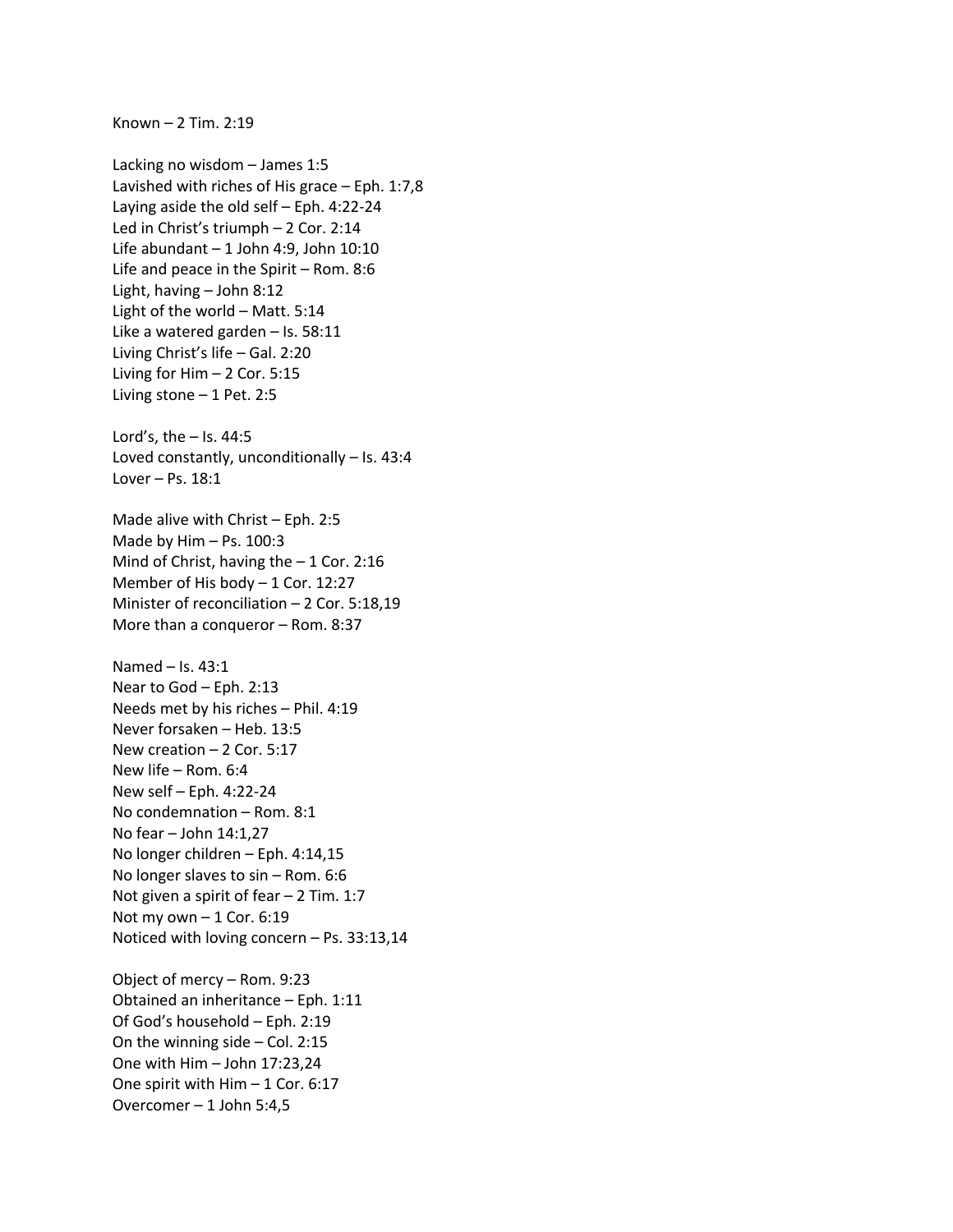Partaker of Christ – Heb. 3:14 Partaker of the divine nature – 2 Pet. 1:4 Partaker of grace – Phil. 1:7 Partaker of the promises of Christ – Eph. 3:6 Peace of God – Phil. 4:7 Peace with God – Rom. 5:1 Perfect and complete – James 1:2-4 Pilgrim and a stranger – Heb. 11:13 Possession, His special – 1 Pet. 1:18,19 Possessor of all things – 1 Cor. 3:21-23 Power/authority of God behind me – Phil. 3:21 Prayed for – Luke 22:32 Prayers go up before God – Rev. 8:4 Predestined to adoption – Eph. 1:5,11 Prepared beforehand for glory – Rom. 9:23 Presented to God holy and blameless – Col. 1:22 Pressing forward – Phil. 3:14 Priest – 1 Pet. 2:9 Protected – 2 Thes. 3:3 Provided for – Matt. 6:33 Purchased – Rev. 5:9 Purpose, having – Ps. 138:8 Qualified to share inheritance – Col. 1:12 Raised up with Christ – Eph. 2:6 Received mercy – 1 Pet. 2:10 Received the Sprit from God – 1 Cor. 2:12 Received an unshakable kingdom – Heb. 12:28 Received the riches of grace – Eph. 1:7 Reconciled to God – Rom. 5:10 Redeemed – Gal. 3:13 Refined – 1 Pet. 1:6,7 Reigning in life – Rom. 5:17 Rejoicing – Rom. 5:2,3 Renewed – 2 Cor. 4:16 Representative, His – Matt. 5:16 Rest provided – Matt. 11:28-30 Revelation from God, having – 1 Cor. 2:10,12 Rewarded by God – Is. 49:4 Rich – 2 Cor. 8:9 Righteous – Rom. 3:22,26 Righteousness of God – 2 Cor. 5:21 Rooted and built up in Him – Col. 2:7 Royalty – Rom. 5:17, 8:16,17 Royal priesthood – 1 Pet. 2:9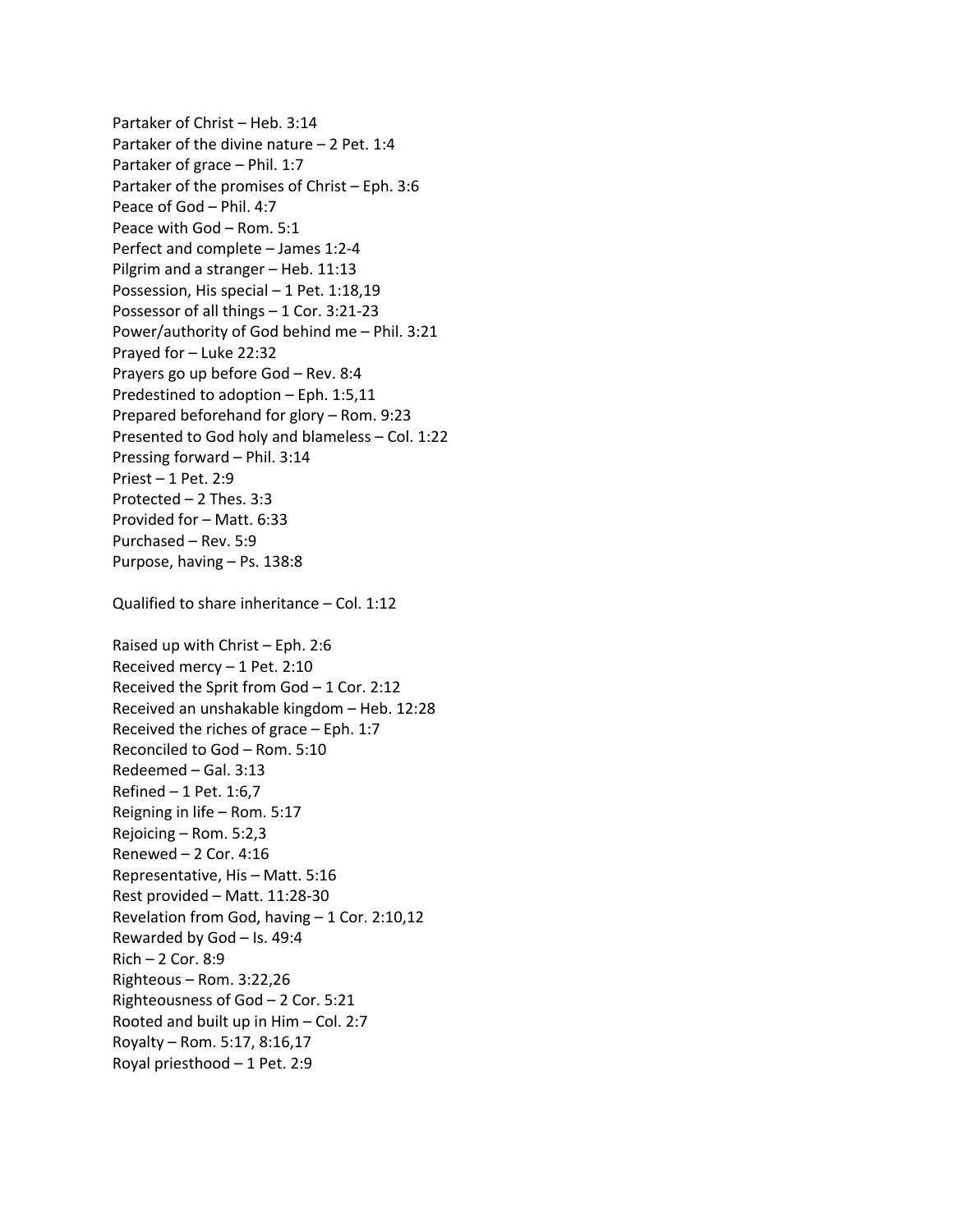Safe – Ps. 4:8 Saint – Rom. 1:7 Salt of the earth – Matt. 5:13 Sanctified – 1 Thes. 5:23 Satisfied – Ps. 17:15 Saved – Eph. 2:5,8 Sealed by God with Holy Spirit – Eph. 1:13 Seated in heavenly places – Eph. 2:6 Secure – Deut. 33:12 Sent – John 20:21 Servant of Christ – Rom. 6:22 Set free – John 8:31,32,36 Sharing Christ's inheritance – Rom. 8:17 Sharing Christ's glory – John 17:22,24 Slave of righteousness – Rom. 6:18 Sheep of Christ – Ps. 23:1 Soldier – 2 Tim. 2:3,4 Son of God – Rom. 8:14 Spirit of love, power, and sound mind – 2 Tim. 1:7 Stable – Is. 33:6 Standing in His grace – Rom. 5:2 Standing firm in Christ – 2 Cor. 1:21 Steps established by the Lord – Ps. 37:23 Strengthened in Him – Eph. 3:16 Strong in the Lord – Eph. 6:10 Sustained from birth – Ps. 71:6 Sweet aroma of God – 2 Cor. 2:14,15 Temple of the living God – 1 Cor. 3:16, 6:19 Thought about  $-$  Ps. 139:17,18 Transferred to kingdom of His Son – Col. 1:13 Transformed into His image – 2 Cor. 3:18 Treasured – Deut. 14:2 Truth, walking in – John 17:7, John 4:24 Unafraid – Is. 44:2, 51:12, 16 Understood – Eph. 1:8 Understanding things given by God – 1 Cor. 2:12 United with Christ – Rom. 6:5 Upheld – Deut. 1:30,31, 33:27 Useful of His glory – Is. 43:7 Valued – Matt. 6:26, 30, 32 Victorious – 1 Cor. 15:57 Waiting for our Savior – Titus 2:13 Walking in new life – Rom. 6:4 Walking worthy of God's calling – Eph. 4:1